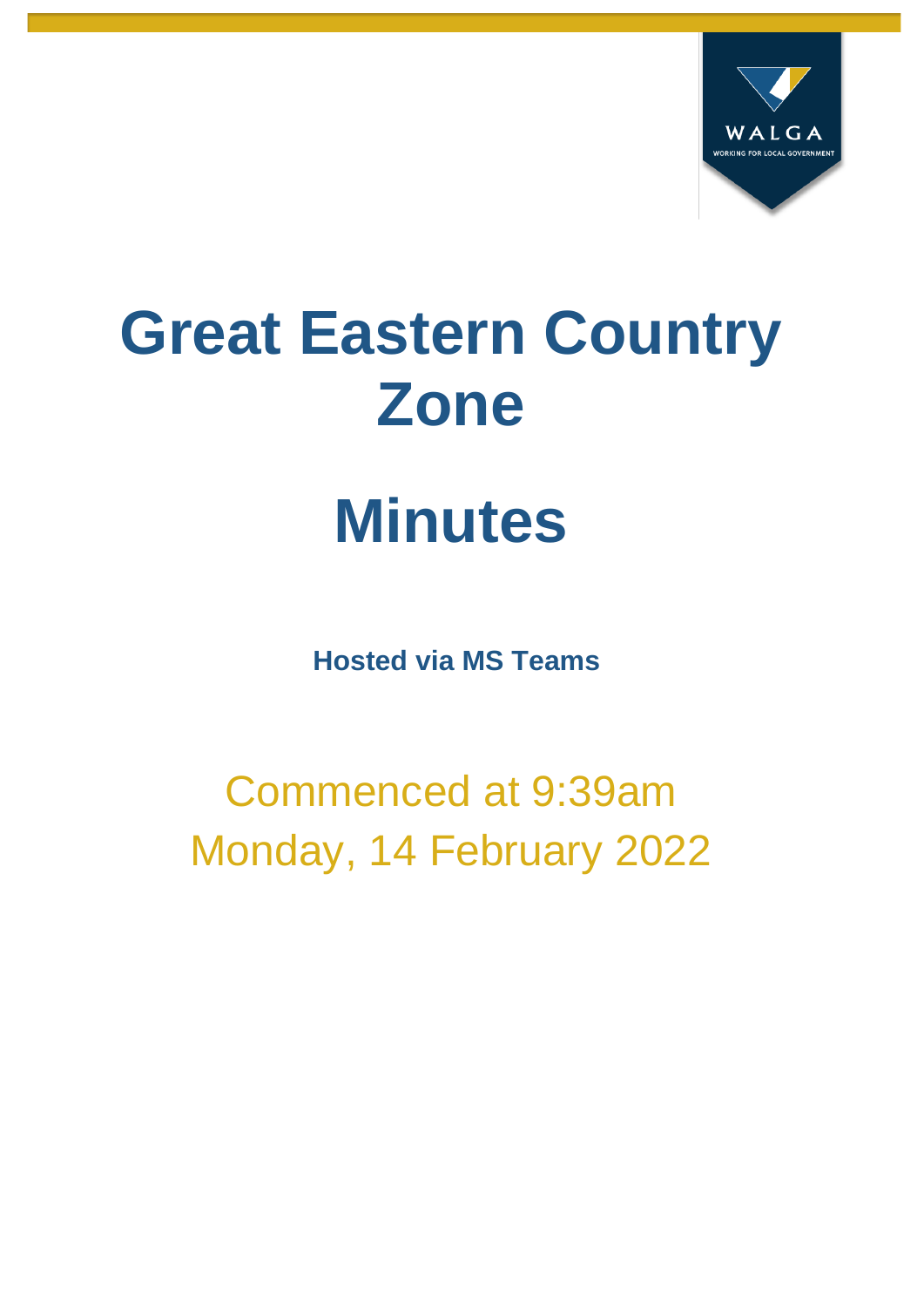# **Table of Contents**

| 1.  |     |                                                                                                                                                |  |  |  |  |
|-----|-----|------------------------------------------------------------------------------------------------------------------------------------------------|--|--|--|--|
| 2.  |     |                                                                                                                                                |  |  |  |  |
| 3.  |     |                                                                                                                                                |  |  |  |  |
| 4.  |     |                                                                                                                                                |  |  |  |  |
| 5.  |     |                                                                                                                                                |  |  |  |  |
|     | 5.1 |                                                                                                                                                |  |  |  |  |
|     | 5.2 |                                                                                                                                                |  |  |  |  |
|     | 5.3 |                                                                                                                                                |  |  |  |  |
| 6.  |     |                                                                                                                                                |  |  |  |  |
| 7.  |     |                                                                                                                                                |  |  |  |  |
|     | 7.1 | Department of Local Government, Sport and Cultural Industries  6                                                                               |  |  |  |  |
|     | 7.2 |                                                                                                                                                |  |  |  |  |
|     | 7.3 |                                                                                                                                                |  |  |  |  |
|     | 7.4 |                                                                                                                                                |  |  |  |  |
|     | 7.5 |                                                                                                                                                |  |  |  |  |
| 8.  |     |                                                                                                                                                |  |  |  |  |
|     | 8.1 | Confirmation of Minutes from the Great Eastern Country Zone meeting held Monday                                                                |  |  |  |  |
|     | 8.2 | Business Arising from the Minutes of the Great Eastern Country Zone Meeting                                                                    |  |  |  |  |
|     | 8.3 | Confirmation of Minutes from the Great Eastern Country Zone meeting of the<br>Executive Committee held Friday 4 February 2022 (Attachment 3) 7 |  |  |  |  |
|     | 8.4 | Business Arising from the Minutes of the Great Eastern Country Zone Meeting of the                                                             |  |  |  |  |
|     |     |                                                                                                                                                |  |  |  |  |
|     |     |                                                                                                                                                |  |  |  |  |
|     |     |                                                                                                                                                |  |  |  |  |
| 9.  |     |                                                                                                                                                |  |  |  |  |
| 10. |     |                                                                                                                                                |  |  |  |  |
|     |     |                                                                                                                                                |  |  |  |  |
|     |     |                                                                                                                                                |  |  |  |  |
|     |     |                                                                                                                                                |  |  |  |  |
|     |     |                                                                                                                                                |  |  |  |  |
|     |     |                                                                                                                                                |  |  |  |  |
| 11. |     | <b>WESTERN AUSTRALIAN LOCAL GOVERNMENT ASSOCIATION (WALGA)</b>                                                                                 |  |  |  |  |
|     |     |                                                                                                                                                |  |  |  |  |
|     |     |                                                                                                                                                |  |  |  |  |
|     |     | 11.3 Review of WALGA State Council Agenda's - Matters for Decision  14                                                                         |  |  |  |  |
|     |     |                                                                                                                                                |  |  |  |  |
|     |     |                                                                                                                                                |  |  |  |  |
|     |     |                                                                                                                                                |  |  |  |  |
| 12. |     |                                                                                                                                                |  |  |  |  |
| 13. |     |                                                                                                                                                |  |  |  |  |
| 14. |     |                                                                                                                                                |  |  |  |  |
| 15. |     |                                                                                                                                                |  |  |  |  |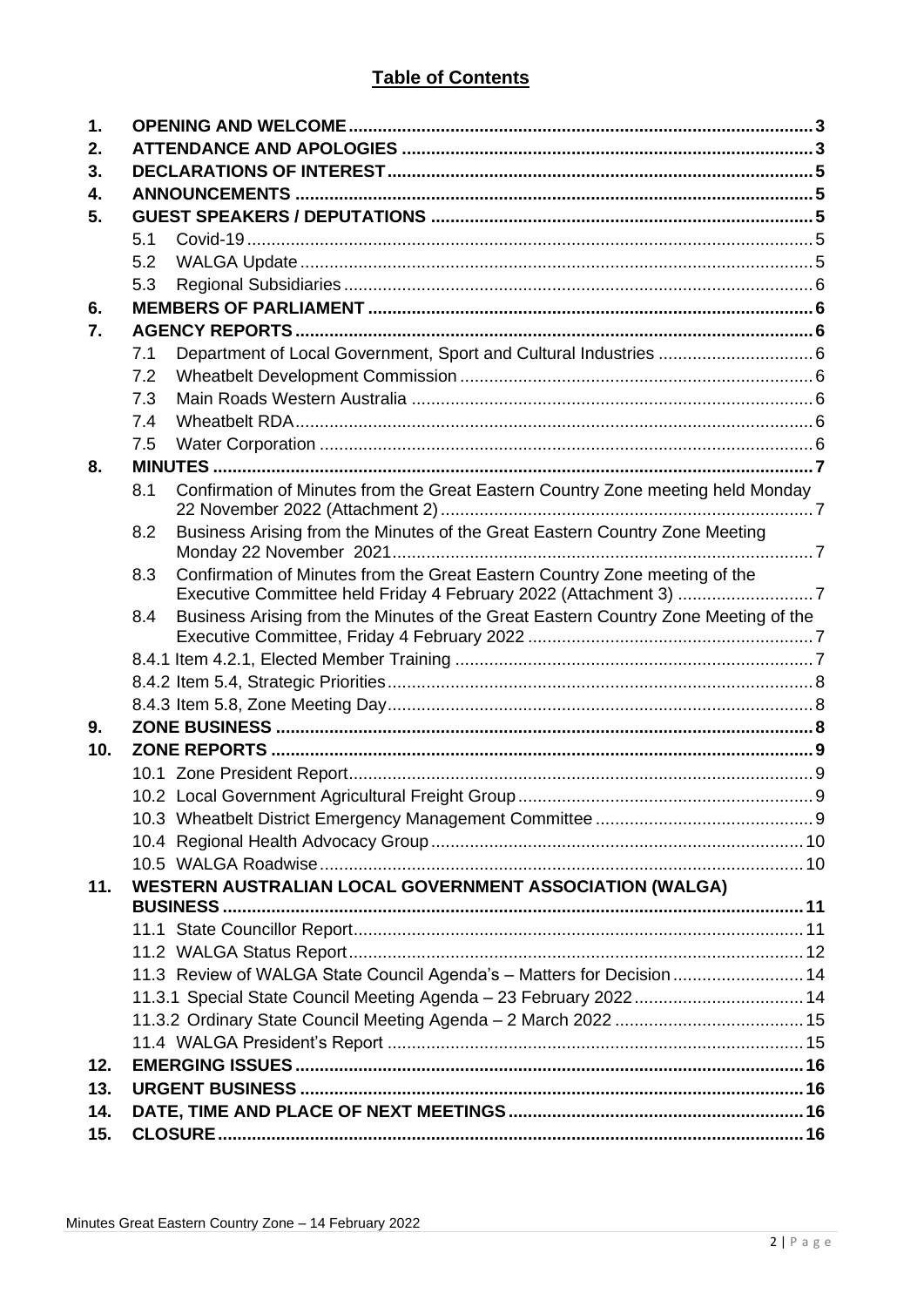# **Great Eastern Country Zone**

# **Meeting held via MS Teams**

# **Commenced at 9:39am on Monday, 14 February 2022**

following a roll call

\_\_\_\_\_\_\_\_\_\_\_\_\_\_\_\_\_\_\_\_\_\_\_\_\_\_\_\_\_\_\_\_\_\_\_\_\_\_\_\_\_\_\_\_\_\_\_\_\_\_\_\_\_\_\_\_\_\_\_\_\_\_\_\_\_\_\_\_\_\_\_\_\_\_\_\_\_\_\_\_

Microsoft Teams meeting **Join on your computer or mobile app [Click here to join the meeting](https://teams.microsoft.com/l/meetup-join/19%3ameeting_NDE1NzZlNjItOTc0MC00ZmM0LTgxODItNWI2YmUyMzg1MDc4%40thread.v2/0?context=%7b%22Tid%22%3a%2226aae395-5b0d-4fc1-bea1-6210720be0cd%22%2c%22Oid%22%3a%22ee36c5e2-631e-4258-b6a1-3edd874881fd%22%7d)** [Learn More](https://aka.ms/JoinTeamsMeeting) | [Meeting options](https://teams.microsoft.com/meetingOptions/?organizerId=ee36c5e2-631e-4258-b6a1-3edd874881fd&tenantId=26aae395-5b0d-4fc1-bea1-6210720be0cd&threadId=19_meeting_NDE1NzZlNjItOTc0MC00ZmM0LTgxODItNWI2YmUyMzg1MDc4@thread.v2&messageId=0&language=en-US) \_\_\_\_\_\_\_\_\_\_\_\_\_\_\_\_\_\_\_\_\_\_\_\_\_\_\_\_\_\_\_\_\_\_\_\_\_\_\_\_\_\_\_\_\_\_\_\_\_\_\_\_\_\_\_\_\_\_\_\_\_\_\_\_\_\_\_\_\_\_\_\_\_\_\_\_\_\_\_\_

# **Minutes**

# <span id="page-2-0"></span>**1. OPENING AND WELCOME**

# <span id="page-2-1"></span>**2. ATTENDANCE AND APOLOGIES**

| Attendance                                                                        |                                                                                                                                           |
|-----------------------------------------------------------------------------------|-------------------------------------------------------------------------------------------------------------------------------------------|
| <b>Shire of Bruce Rock</b>                                                        | President Cr Stephen Strange<br>Deputy President Cr Anthony Cook<br>Mr Darren Mollenoyux, Chief Executive Officer, non-voting<br>delegate |
| <b>Shire of Cunderdin</b>                                                         | Mr Stuart Hobley, Chief Executive Officer, non-voting delegate                                                                            |
| <b>Shire of Dowerin</b>                                                           | Ms Rebecca McCall, Chief Executive Officer, non-voting<br>delegate                                                                        |
| <b>Shire of Kellerberrin</b>                                                      | Deputy President Cr Emily Ryan<br>Mr Raymond Griffiths, Chief Executive Officer                                                           |
| <b>Shire of Kondinin</b>                                                          | Mr David Burton, Chief Executive Officer, non-voting delegate                                                                             |
| <b>Shire of Koorda</b>                                                            | <b>President Cr Jannah Stratford</b><br>Mr Darren Simmons, Chief Executive Officer, non-voting<br>delegate                                |
| <b>Shire of Merredin</b>                                                          | <b>President Cr Mark McKenzie</b><br>Ms Lisa Clack, Chief Executive Officer, non-voting delegate                                          |
| <b>Shire of Mount Marshall</b>                                                    | <b>President Cr Tony Sachse</b><br>Mr John Nuttall, Chief Executive Officer, non-voting delegate                                          |
| <b>Shire of Mukinbudin</b>                                                        | Mr Dirk Sellenger, Chief Executive Officer, non-voting delegate                                                                           |
| <b>Shire of Narembeen</b>                                                         | <b>President Cr Kellie Mortimore</b><br>Mr David Blurton, Chief Executive Officer, non-voting delegate                                    |
| <b>Shire of Nungarin</b><br>Minutes Great Eastern Country Zone - 14 February 2022 | President Cr Pippa de Lacy<br>Mr Leonard Long, Chief Executive Officer, non-voting delegate                                               |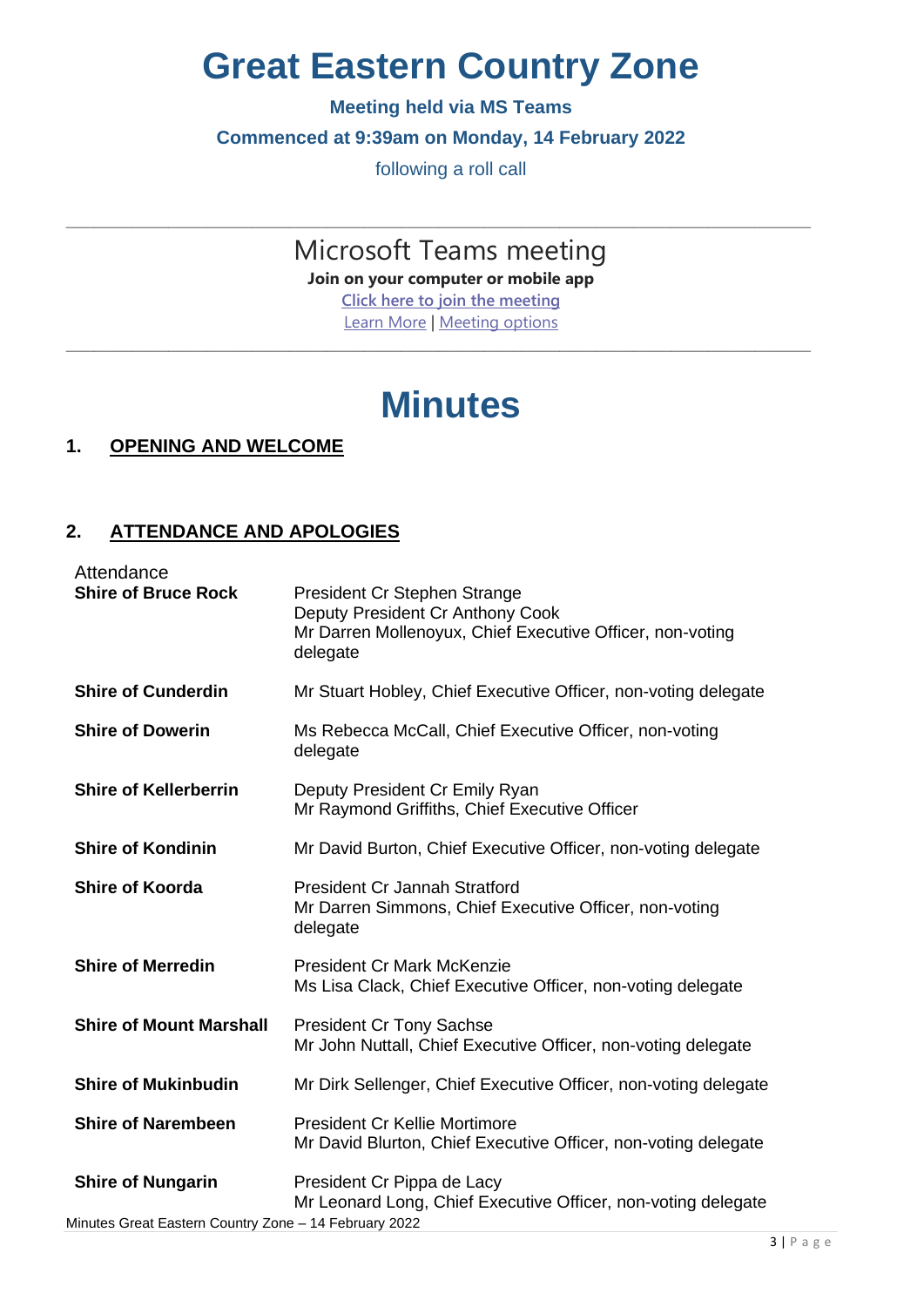| <b>Shire of Tammin</b>       | Ms Joanne Soderlund, Chief Executive Officer, non-voting<br>delegate                                                                                                                                                                                                                                                                                                                                                                                                                                                                                                                                                                                                                                                                                                                                                                                                                                                                                                                                                                                                                                                                                                                                                                                                 |
|------------------------------|----------------------------------------------------------------------------------------------------------------------------------------------------------------------------------------------------------------------------------------------------------------------------------------------------------------------------------------------------------------------------------------------------------------------------------------------------------------------------------------------------------------------------------------------------------------------------------------------------------------------------------------------------------------------------------------------------------------------------------------------------------------------------------------------------------------------------------------------------------------------------------------------------------------------------------------------------------------------------------------------------------------------------------------------------------------------------------------------------------------------------------------------------------------------------------------------------------------------------------------------------------------------|
| <b>Shire of Trayning</b>     | President Cr Melanie Brown<br>Deputy President Cr Geoff Waters                                                                                                                                                                                                                                                                                                                                                                                                                                                                                                                                                                                                                                                                                                                                                                                                                                                                                                                                                                                                                                                                                                                                                                                                       |
| <b>Shire of Westonia</b>     | President Cr Karin Day<br>Mr Bill Price, Chief Executive Officer, non-voting delegate                                                                                                                                                                                                                                                                                                                                                                                                                                                                                                                                                                                                                                                                                                                                                                                                                                                                                                                                                                                                                                                                                                                                                                                |
| <b>Shire of Wyalkatchem</b>  | <b>President Cr Quentin Davies</b><br>Mr Peter Klein, Chief Executive Officer, non-voting delegate                                                                                                                                                                                                                                                                                                                                                                                                                                                                                                                                                                                                                                                                                                                                                                                                                                                                                                                                                                                                                                                                                                                                                                   |
| <b>Shire of Yilgarn</b>      | President Cr Wayne Della Bosca<br>Deputy President Cr Bryan Close<br>Mr Nic Warren, Chief Executive Officer, non-voting delegate                                                                                                                                                                                                                                                                                                                                                                                                                                                                                                                                                                                                                                                                                                                                                                                                                                                                                                                                                                                                                                                                                                                                     |
| Guests:                      | Martin Aldridge MLC, Member for the Agricultural Region<br>Russell Colyer-Cockburn, WACHS Regional Director<br>Jacinta Herbert, WACHS<br>Nancy Bineham, Department of Health<br>Mandy Walker, Director Regional Development, RDA Wheatbelt<br><b>Inc</b><br>Shannon Arnott, Water Corporation, Regional<br>Manager,<br>Goldfields and Agricultural Regions                                                                                                                                                                                                                                                                                                                                                                                                                                                                                                                                                                                                                                                                                                                                                                                                                                                                                                           |
| <b>WALGA Representatives</b> | Tony Brown, Executive Manager Governance & Organisational<br><b>Services</b><br>Nick Sloan, WALGA Chief Executive Officer<br>Rebecca Brown, Acting Covid-19 Lead/ Manager Waste and<br>Recycling, Strategy, Policy and Planning<br>Kathy Robertson, WALGA Executive Officer Governance<br>Cliff Simpson, Road Safety Advisor, WALGA                                                                                                                                                                                                                                                                                                                                                                                                                                                                                                                                                                                                                                                                                                                                                                                                                                                                                                                                  |
| <b>Apologies</b>             | President Cr Alison Harris, Shire of Cunderdin<br>President Cr Robert Trepp, Shire of Dowerin<br>Cr Darrel Hudson, Shire of Dowerin<br>President Kent Mouritz, Shire of Kondinin<br>Deputy President Cr Beverley Gangell, Shire of Kondinin<br>Deputy President Cr Buster Cooper, Shire of Koorda<br>Cr Donna Crook, Shire of Merredin<br>Deputy President Cr Nick Gillett, Shire of Mt Marshall<br>President Cr Gary Shadbolt, Shire of Mukinbudin<br>Deputy President Cr Scott Stirrat, Shire of Narembeen<br>Deputy President Cr Gary Coumbe, Shire of Nungarin<br>President Cr Glenice Batchelor, Shire of Tammin<br>Ms Leanne Parola, Chief Executive Officer, Shire of Trayning<br>Deputy President Cr Mark Crees, Shire of Westonia<br>Deputy President Cr Owen Garner, Shire of Wyalkatchem<br>Hon Colin de Grussa MLC<br>Mia Davies MLC, Member for the Agricultural Region<br>Kathleen Brown, Electorate Officer, Office of Hon Mia Davies<br><b>MLA</b><br>Ammar Mohammed, A/Regional Manager Wheatbelt, Main<br>Roads<br>Samantha Cornthwaite, Department of Local Government,<br>Sport & Cultural Industries - Acting Regional Manger Wheatbelt<br>Manning, Wheatbelt Development Commission,<br>Renee<br><b>Principal Regional Development Officer</b> |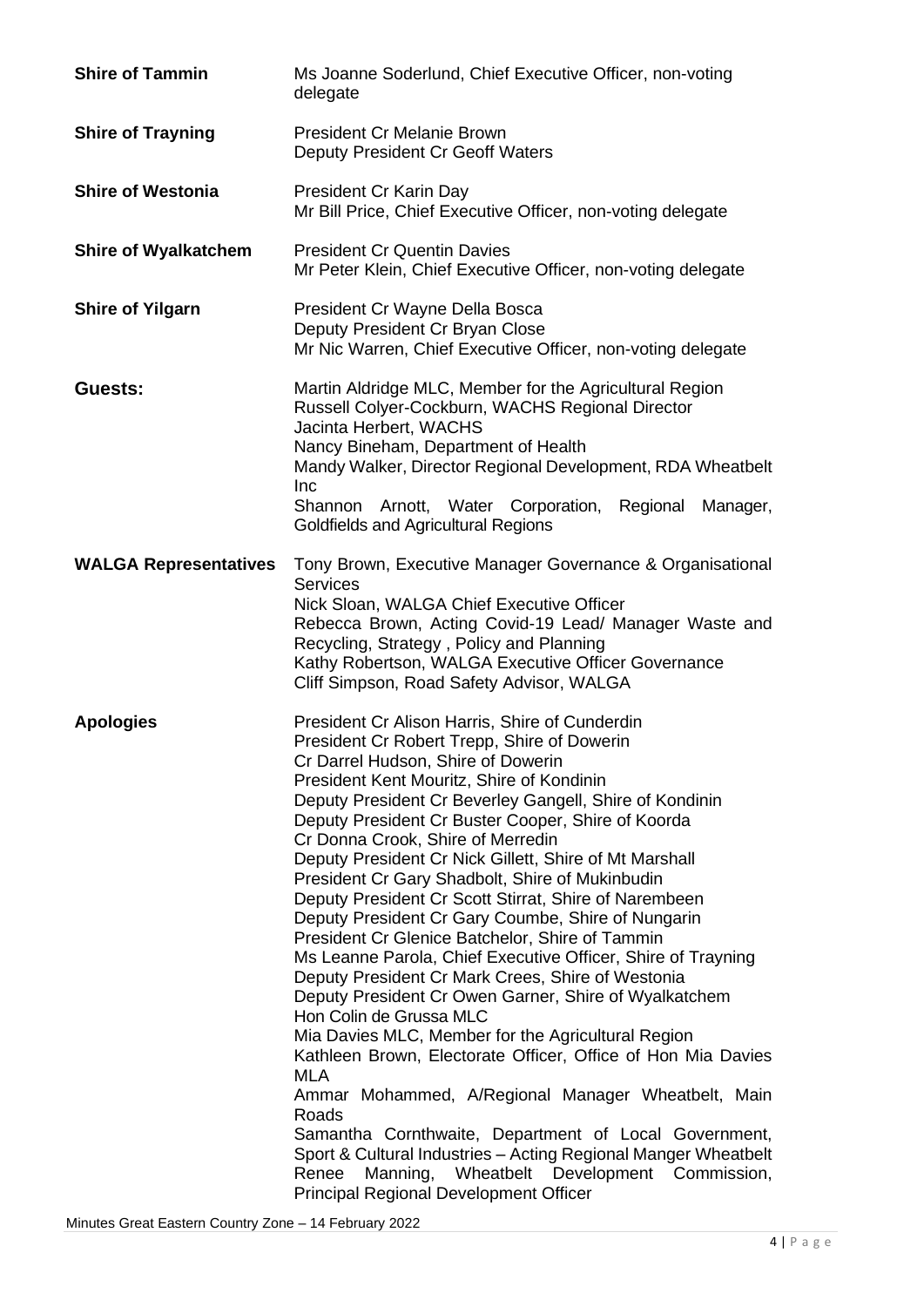# **Attachments**

The following are provided as attachments to the agenda:

- 1. Wheatbelt RDA Report
- 2. Minutes GECZ meeting, 22 November 2021
- 3. Minutes GECZ Executive Committee meeting, 4 February 2022
- 4. Local Government Agricultural Freight Group
- 5. Wheatbelt District Emergency Management
- 6. WALGA Roadwise Report
- 7. Local Government Reform Proposal Submission
- 8. WALGA President's Report

State Council Agenda – via link: [State Council Agenda March 2022](https://walga.asn.au/getattachment/4b194053-8aeb-4e8b-ac6f-608427e73dd2/State-Council-Agenda-2-March-2022.pdf)

# <span id="page-4-0"></span>**3. DECLARATIONS OF INTEREST**

Nil

# <span id="page-4-1"></span>**4. ANNOUNCEMENTS – ZONE CHAIR**

As this meeting is being held online, please note the following protocols:

- Zone Chair or Zone Executive Officer, will go through the attendance list.
- Please mute vour microphone once attendance has been taken.
- Please use the hand symbol if you wish to speak.
- Once identified by the Chair, please turn on your camera and unmute your microphone.
- Cameras do not need to be turned on for the duration of the meeting (if connection is unreliable)

The WALGA Great Eastern Country Zone would like express our support to all Local Governments and their residents regarding the catastrophic bushfires that have occurred this month, and particularly over 6 – 8 February 2022. We wish you all well in the recovery, which will no doubt be over a considerable time frame.

# <span id="page-4-2"></span>**5. GUEST SPEAKERS / DEPUTATIONS**

#### <span id="page-4-3"></span>**5.1 Covid-19**

1. Russell Colyer-Cockburn – WACHS Regional Director

Mr Russell Colyer-Cockburn provided a region specific Covid-19 update to the Zone

2. Rebecca Brown - WALGA/Acting Covid-19 Lead

Ms Brown answered Zone queries on matters related to directions or Covid response matters.

#### <span id="page-4-4"></span>**5.2 WALGA Update**

WALGA CEO Nick Sloan provided an update on WALGA matters and also an update on Emergency Management issues as a member of the State Emergency Management Coordination Committee (SEMC)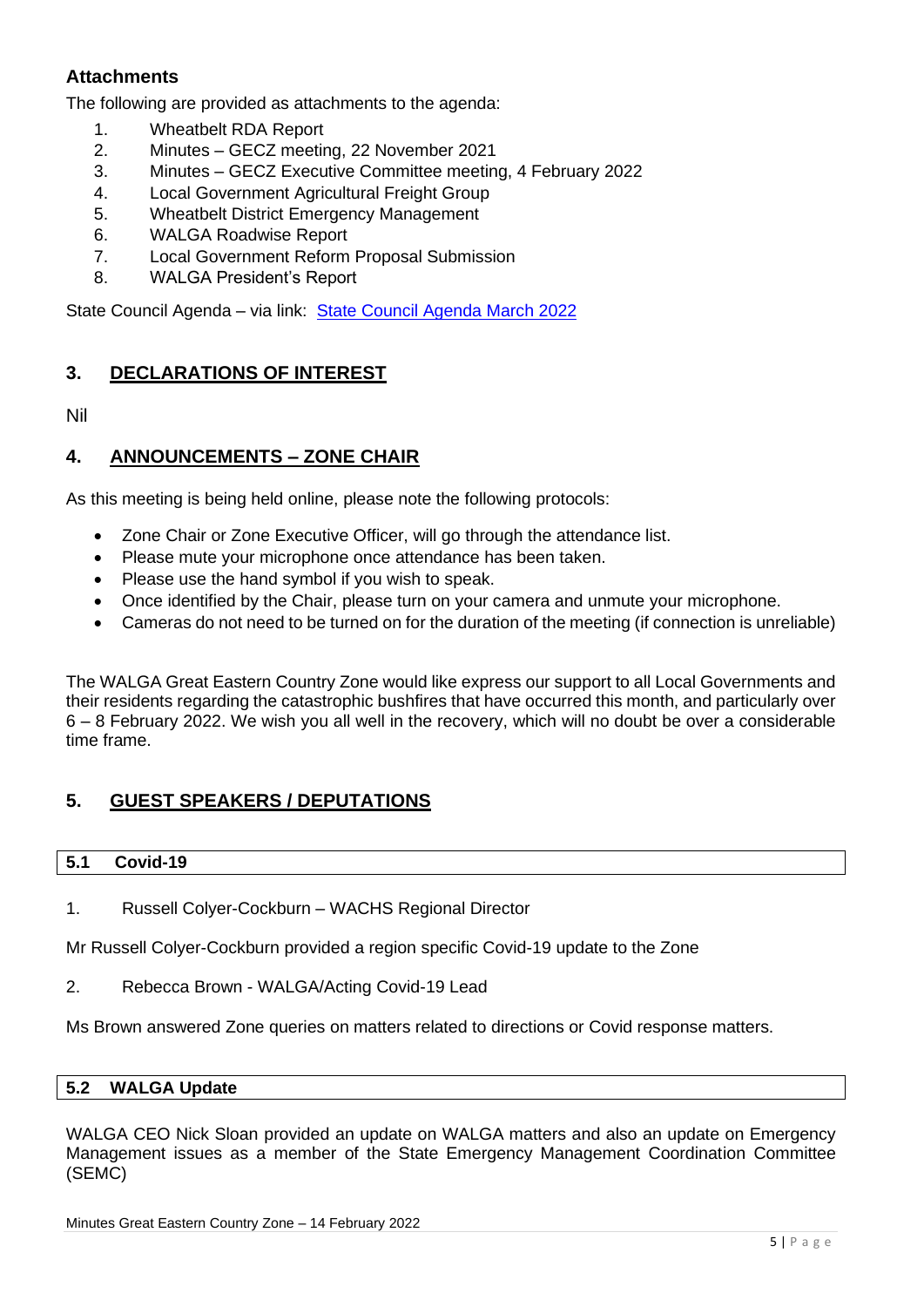#### <span id="page-5-0"></span>**5.3 Regional Subsidiaries**

Mr Tony Brown provided an update on the topic of Regional Subsidiaries as per attached presentation.

#### <span id="page-5-1"></span>**6. MEMBERS OF PARLIAMENT**

Martin Aldridge MLC, Member for the Agricultural Region provided an update to the Zone.

### <span id="page-5-2"></span>**7. AGENCY REPORTS**

#### <span id="page-5-3"></span>**7.1 Department of Local Government, Sport and Cultural Industries**

Samantha Cornthwaite, Department of Local Government, Sport & Cultural Industries – Acting Regional Manager Wheatbelt was an apology for the meeting.

#### <span id="page-5-4"></span>**Noted**

#### **7.2 Wheatbelt Development Commission**

Renee Manning, Wheatbelt Development Commission - Principal Regional Development Officer, was an apology for the meeting.

#### <span id="page-5-5"></span>**Noted**

#### **7.3 Main Roads Western Australia**

Ammar Mohammed, A/Regional Manager Wheatbelt, Main Roads, was an apology for the meeting.

#### <span id="page-5-6"></span>**Noted**

#### **7.4 Wheatbelt RDA**

Mandy Walker, Director Regional Development RDA Wheatbelt presented to the Zone, a report was attached to the agenda.

#### <span id="page-5-7"></span>**Noted**

#### **7.5 Water Corporation**

Shannon Arnott, Water Corporation, Regional Manager, Goldfields and Agricultural Regions, provided an update to the Zone

#### **Noted**

*A break was taken at 11:00am.*

<span id="page-5-8"></span>*The meeting resumed at 11:08am*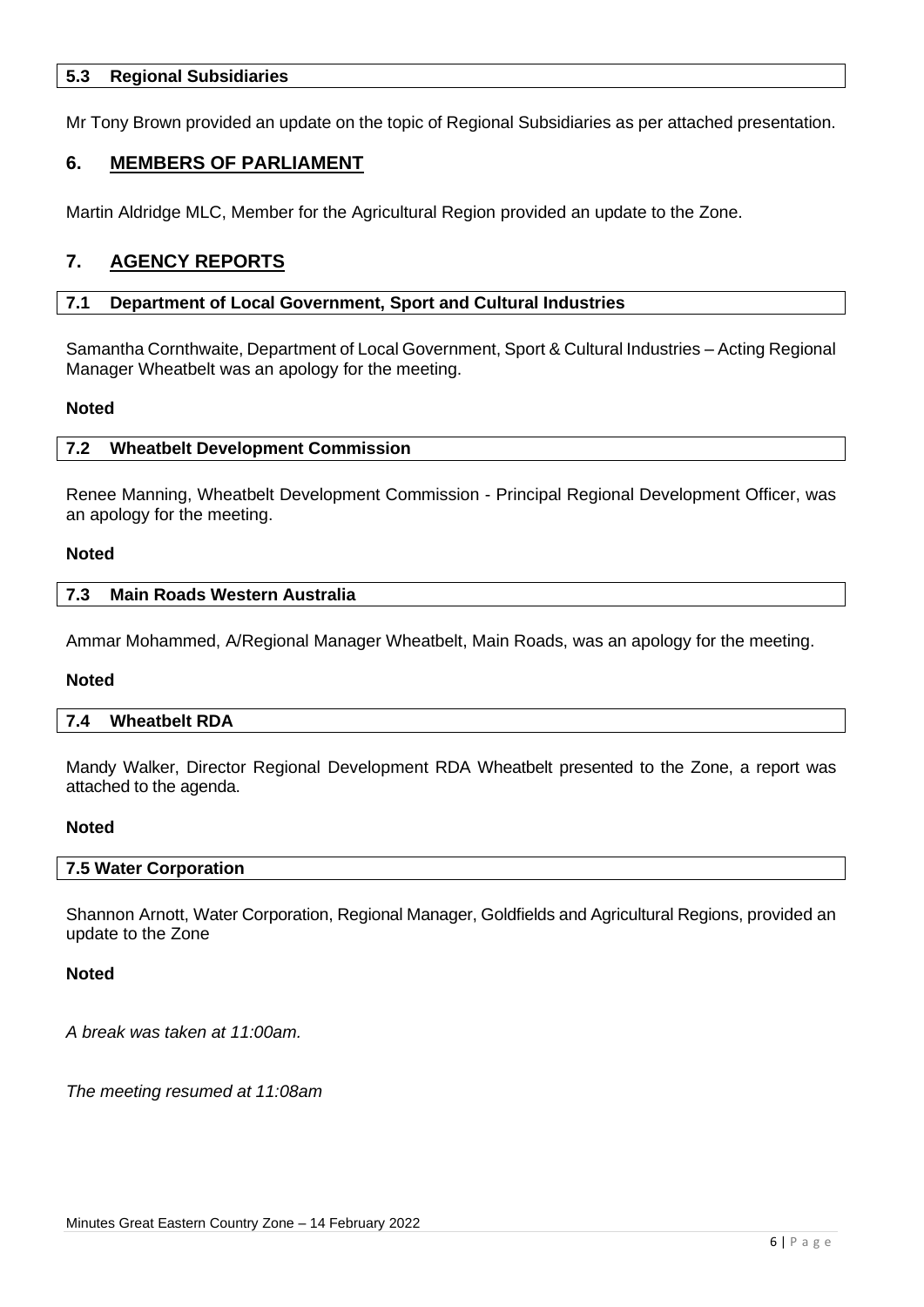#### <span id="page-6-0"></span>**8.1 Confirmation of Minutes from the Great Eastern Country Zone meeting held Monday 22 November 2022 (Attachment 2)**

The Minutes of the Great Eastern Country Zone meeting held on Monday 22 November 2022 have previously been circulated to Member Councils.

#### **RECOMMENDATION**

**Moved: Cr Geoff Waters Seconded: Cr Mark Mackenzie**

**That the Minutes of the Great Eastern Country Zone meeting held Monday 22 November 2021 are confirmed as a true and accurate record of the proceedings.** 

**CARRIED**

<span id="page-6-1"></span>**8.2 Business Arising from the Minutes of the Great Eastern Country Zone Meeting Monday 22 November 2021**

<span id="page-6-2"></span>Spelling errors to Cr Sachse's name to be corrected.

#### **8.3 Confirmation of Minutes from the Great Eastern Country Zone meeting of the Executive Committee held Friday 4 February 2022 (Attachment 3)**

The Minutes of the Great Eastern Country Zone meeting held on Monday 22 November 2022 have previously been circulated to Member Councils.

#### **RECOMMENDATION**

**Moved: Cr Quentin Davies Seconded: Cr Melanie Brown**

**That the Minutes of the Great Eastern Country Zone meeting held Monday 22 November 2022 are confirmed as a true and accurate record of the proceedings.** 

#### **CARRIED**

<span id="page-6-3"></span>**8.4 Business Arising from the Minutes of the Great Eastern Country Zone Meeting of the Executive Committee, Friday 4 February 2022**

#### <span id="page-6-4"></span>**8.4.1 Item 4.2.1, Elected Member Training**

The Zone resolved as followed in June 2021:

*ZONE RESOLUTION:*

*Moved: Cr Glenice Batchelor Seconded: Cr Geoff Waters*

*That the Great Eastern Country Zone endorse the Committee's recommendation of providing a Training rebate of \$1,000,to Zone members Councils payable per head through their Local Government for Elected Members to complete their Universal Training.*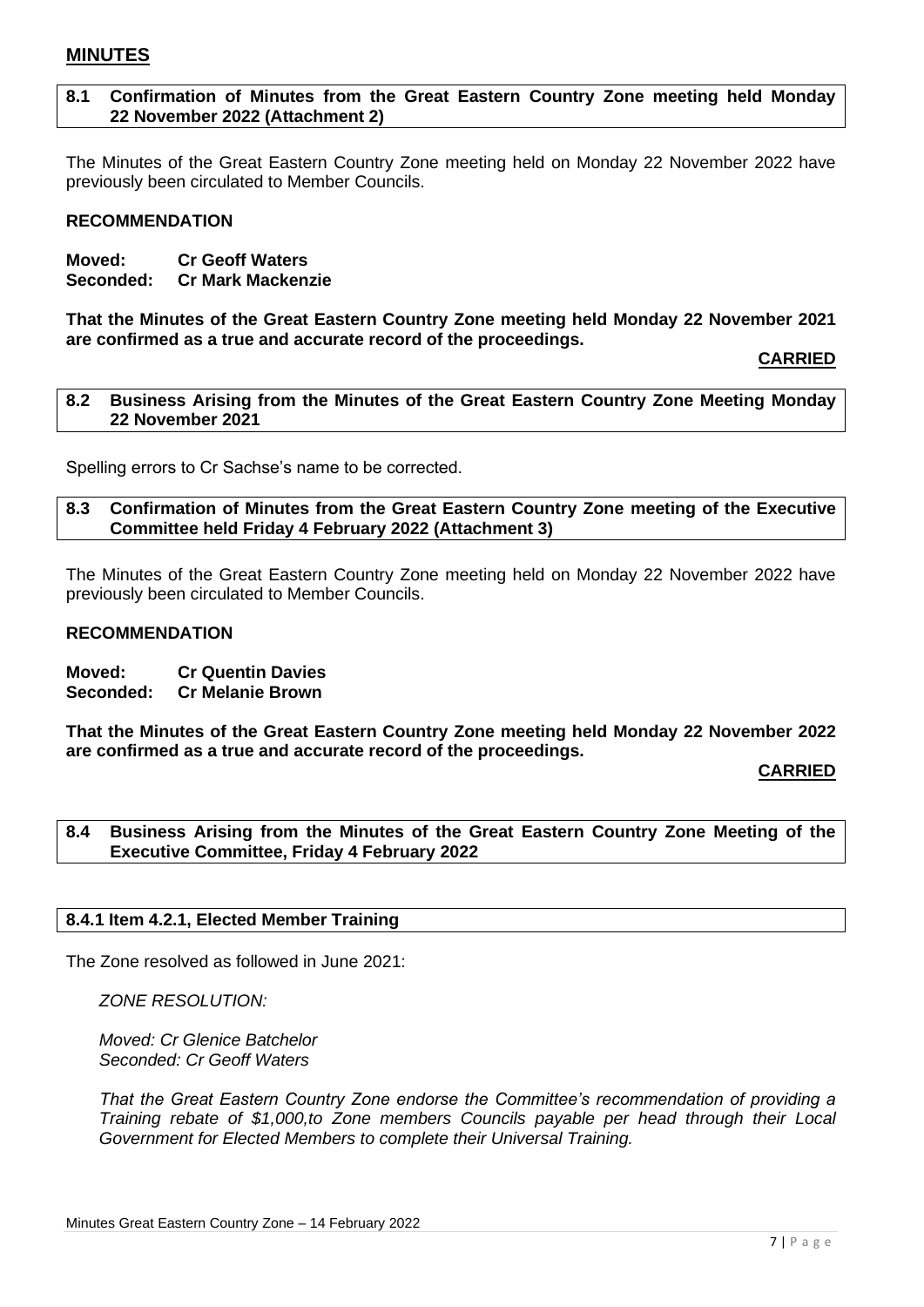# Comment:

The Committee discussed further clarity was needed on how to claim these funds, and when they can be claimed.

Local Governments are asked to send in an invoice to the Zone Executive Officer for reimbursement of Training on the completion of all 5 training units. A Local Government can claim \$1,000 per Elected Member when an Elected Member has completed the training courses.

#### **Noted**

#### <span id="page-7-0"></span>**8.4.2 Item 5.4, Strategic Priorities**

The Committee discussed what the priority items are for the Zone next 12 months. After lengthy consideration, the following priorities were identified:

- 1. Covid-19
- 2. Regional Health Services to include:
	- **Hospitals**
	- Aged Care
	- Future of Nurse Practitioner Service
- 3. St John Ambulance Service Impact on Volunteers and the provision of the service generally.
- 4. Regional Subsidiaries
- 5. Transport Road Network
- 6. Telecommunications
- 7. Education
- 8. Review of GROH Housing issues

#### **RECOMMENDATION**

**Moved: Cr Geoff Waters**

**Seconded: Cr Quentin Davies**

#### **That the Zone endorse the above items as priority issues for the next 12 months.**

# **CARRIED**

#### <span id="page-7-1"></span>**8.4.3 Item 5.8, Zone Meeting Day**

#### Background:

As raised at the Zone meeting in November, the Executive Officer was asked to assess the possibility of changing the Zone meeting day.

At the Executive Committee meeting, the Executive Officer was then asked to specifically evaluate the option of holding the Zone meeting on the second Thursday of the month.

#### Executive Officer Comment:

Tony Brown will provided advice that the if the Zone meeting was held on the second Thursday of the month, the State Council agenda will not be ready for the agenda to go out.

Based on this advice, the Zones meeting will remain on a Monday.

#### **Noted**

# <span id="page-7-2"></span>**8. ZONE BUSINESS**

<span id="page-7-3"></span>Nil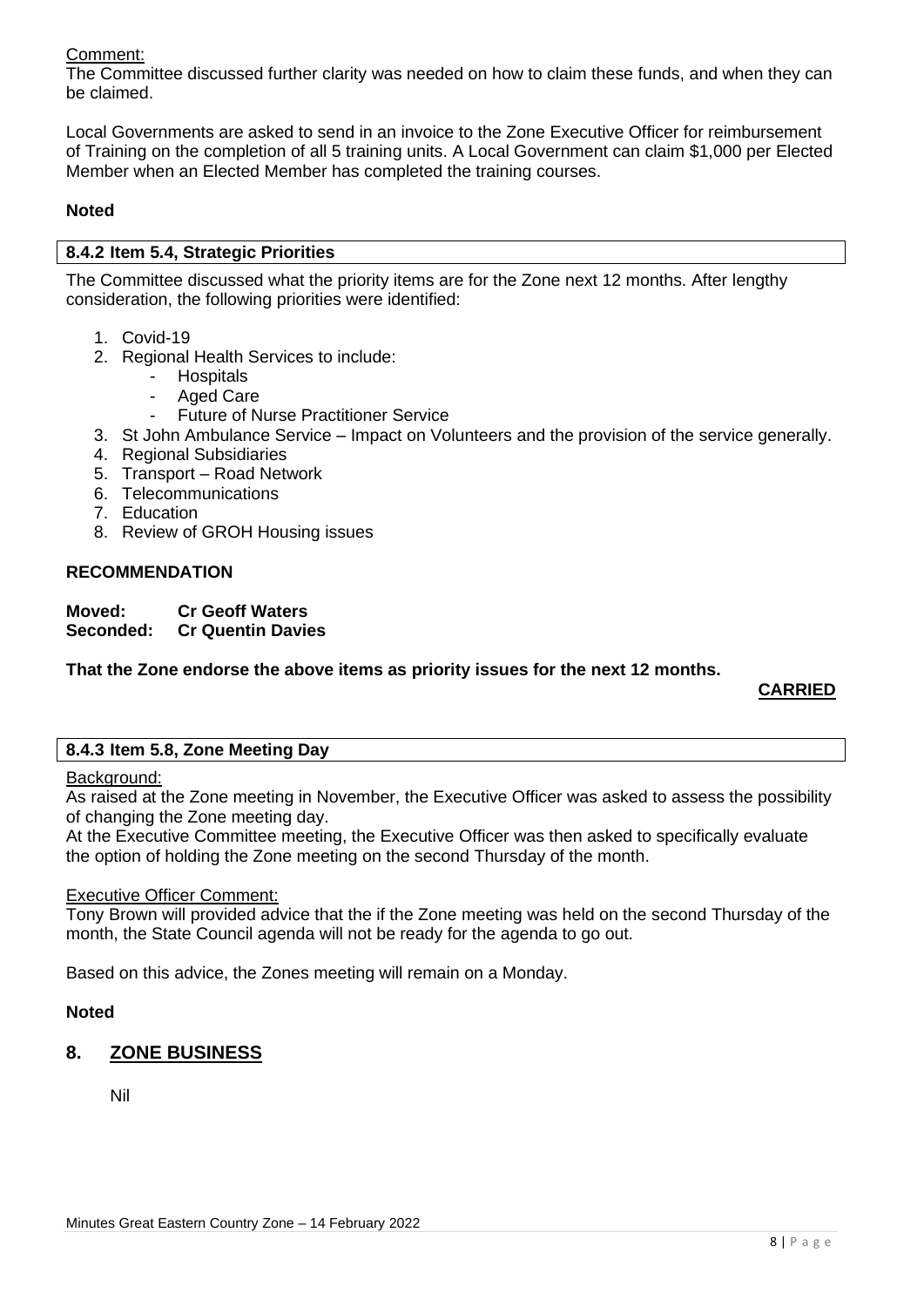# <span id="page-8-0"></span>**9. ZONE REPORTS**

#### **10.1 Zone President Report**

Zone President Cr Tony Sachse, will provide a report to the Zone.

#### **RECOMMENDATION**

**Moved: Cr Pippa Delacey Seconded: Cr Kelli Mortimore**

#### **That the Zone President's Report be received.**

#### **CARRIED**

#### <span id="page-8-1"></span>**10.2 Local Government Agricultural Freight Group**

Cr Tony Sachse, has provided the below information for the Zone, as well as supporting documents (Attachment 4)

A meeting was held at WALGA in Perth on 26th November 2021. The minutes of this meeting are attached to this report. A further meeting was held by zoom on 4th February 2022. The minutes of this meeting are not currently available.

Both meetings dealt with correspondence to the Hon Rita Saffioti MLA, Minister for Transport; Planning; Ports, Government of Western Australia, and to the Hon Barnaby Joyce MP, Deputy Prime Minister, Minister for Infrastructure, Transport and Regional Development. At the February 2022 meeting, resolutions were passed to send correspondence to these Ministers, Shadow Ministers and some Federal and State politicians. The correspondence covered aspects of transport within our region and was specific to the different Federal and State responsibilities in this regard. This correspondence will be attached to the minutes of the February 2022 LGAFG meeting in due course.

#### **Noted**

#### <span id="page-8-2"></span>**10.3 Wheatbelt District Emergency Management Committee**

Cr Tony Sachse, has provided the below information for the Zone, as well as supporting documents (Attachment 5)

The Wheatbelt DEMC has not met since the last WALGA GECZ meeting on Monday 22nd November 2021. The next meeting is scheduled for 16th March 2022.

The Wheatbelt Operational Area Support Group (OASG), and in relation to the COVID 19 pandemic, continue to be held on an "as needs basis" by the Dept of Health. Information from the Wheatbelt OASG has been sent out to GECZ members as it has been released over the period.

The OASG had a short catch up to discuss the opening of WA and Australia in early 2022 and preparedness for "Living with COVID on Wednesday 15th December 2021. The minutes of this meeting are attached.

Commander Brad Sorrell and Superintendent Paul Daly (WA Police Force – Operation Tide) held a meeting for the Wheatbelt OASG on Monday 17 January 2022 to conduct an Emergency Management Discussion Exercises (DISCEX).

The purpose of the exercise was to test the response capabilities, decision making process and authority escalation concerning a potential COVID-19 outbreak within the Wheatbelt District. The exercise focused on three core capabilities:

#### 1. Emergency Response

- a) Command Control and Coordination
- b) Situational Assessment

Minutes Great Eastern Country Zone – 14 February 2022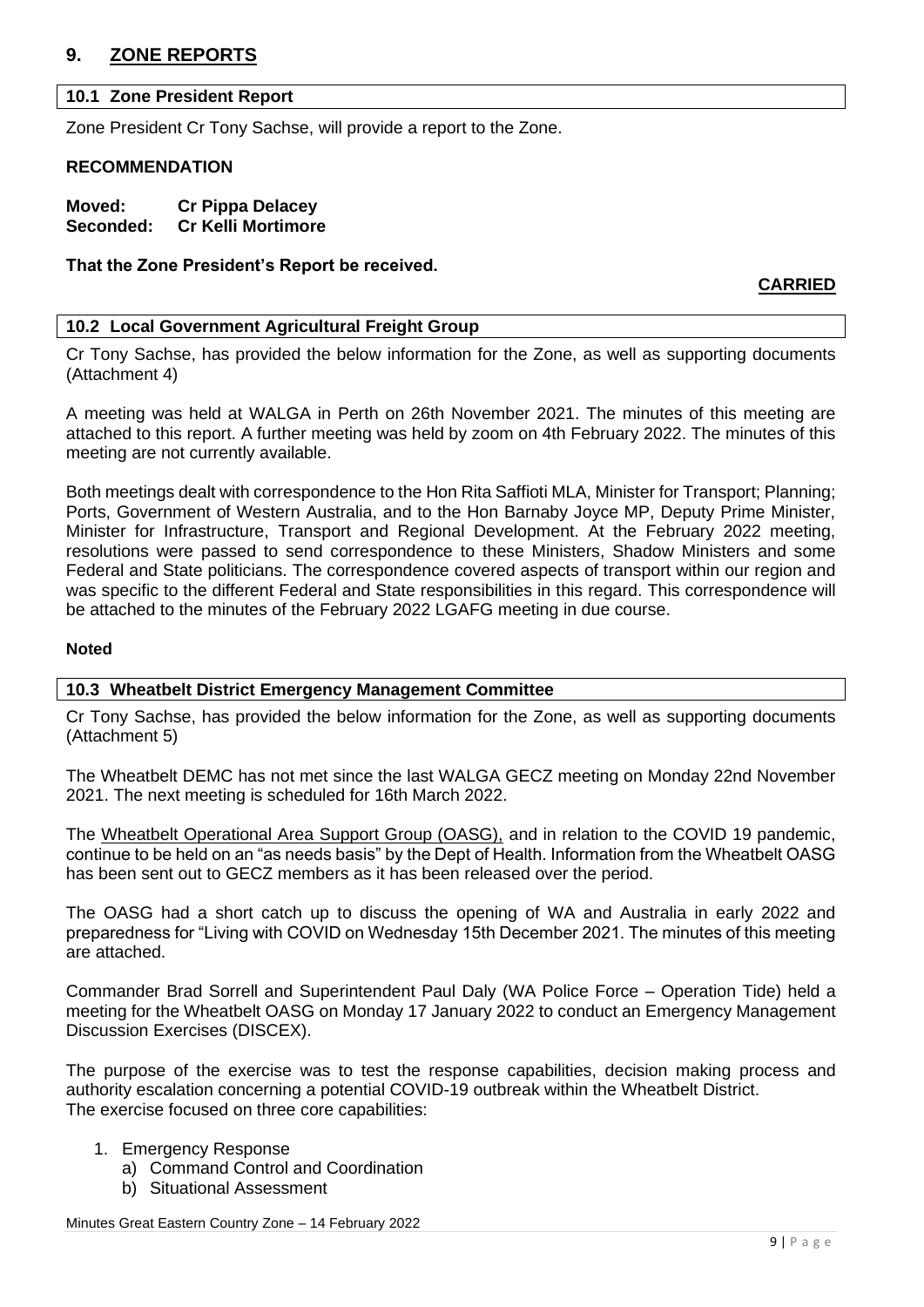- c) Evacuation
- d) Agency Interoperability
- 2. Resources
	- a) People
	- b) Finances
	- c) Equipment
- 3. Community Involvement
	- a) Alerts / Warning
	- b) Public Information
	- c) Risk Awareness and Understanding

The OASG held a short catch up to discuss the opening of WA and Australia early next year and preparedness for "Living with COVID" on Wednesday, 19th January 2022. The minutes of this meeting are not currently available. There was information regarding the Covid Vaccination Roll Out in the Wheatbelt. Vaccination roll out – Wheatbelt population total and Aboriginal population % plus mandatory booster for Health staff by 1 Feb.

Also discussed were COVID-19 site plans that are under review and attempts to try and streamline this. COVID Surge testing and COVID-19 swabbers was also discussed. Also, the Preparation for border opening – surge staffing planning. Other matters were DFES Bush Fire preparedness and response this season as well as other Agencies response for "Living with Covid".

The next meeting is scheduled for 16th February 2022.

Wheatbelt Human Services Manages Forum (WHSMF): The last meeting was on 9th December 2021. The minutes of the meeting are attached.

#### **RECOMMENDATION**

**Moved: Cr Melanie Brown Seconded: Cr Stephen Strange**

**That the Wheatbelt District Emergency Management Committee Report and attachments be received.**

#### **CARRIED**

#### <span id="page-9-0"></span>**10.4 Regional Health Advocacy Group**

Cr Alison Harris was an apology for the meeting.

#### <span id="page-9-1"></span>**Noted**

#### **10.5 WALGA Roadwise**

Cliff Simpson, Road Safety Advisor (Wheatbelt North), Infrastructure, provided a report to the Zone. The report was attached to the agenda.

#### **RECOMMENDATION**

**Moved: Cr Mark McKenzie Seconded: Cr Kelli Mortimore**

#### **That the WALGA Roadwise Report be received.**

#### **CARRIED**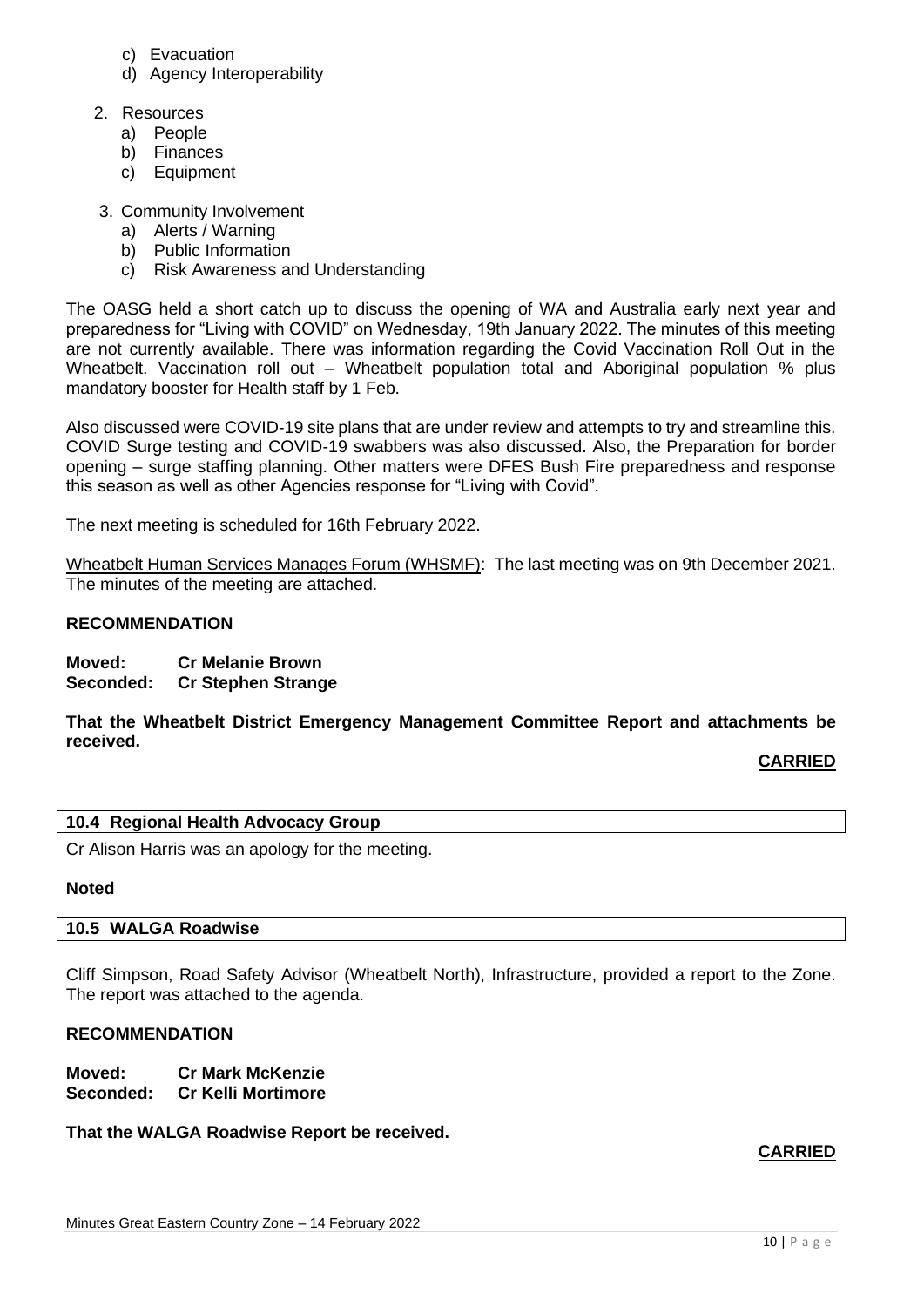### **10.6 Catastrophic Bushfire 6-8 February 2022**

*Cr Stephen Strange, Shire of Bruce Rock*

Cr Strange provided a report on the recent bush fire in the district, noting the power and telecommunications issues.

# <span id="page-10-0"></span>**10. WESTERN AUSTRALIAN LOCAL GOVERNMENT ASSOCIATION (WALGA) BUSINESS**

#### <span id="page-10-1"></span>**11.1 State Councillor Report**

*Cr Stephen Strange, Shire of Bruce Rock*

Cr Strange acknowledged the passing of former WALGA President, Troy Pickard.

Mr Pickard was committed to bringing about positive change for his local communities in Stirling and Joondalup and a passionate advocate for the sector at both the State and National level as President of WALGA and the Australian Local Government Association.

Across his 15 years of service as an Elected Member, Troy made an immense contribution to the local communities of Stirling and Joondalup, both as a Councillor and in leadership roles of Deputy Mayor and Mayor. Mr Pickard made great strides in representing the WA Local Government sector in his roles as WALGA President from 2010 and 2015 and Deputy President for three years prior; and on the national stage as ALGA President from 2014 to 2016 and Deputy President from 2010 to 2014.

Troy will be sadly missed and we offer our condolences to his family and friends.

#### December 2021 State Council Meeting

The December State Council meeting was held at WALGA on Wednesday, 1 December 2021. This was the first meeting of the new State Council for 2021-23 following the Zone election process in November 2021.

Five new State Councillors were elected:

- Cr Helen Sadler (Central Metropolitan Zone)
- Cr John Daw (East Metropolitan Zone)
- President Cr Laurene Bonza (Goldfields Esperance Country Zone)
- President Cr Chris Pavlovich (Great Southern Country Zone), and
- Cr Carl Celedin (South East Metropolitan Zone).

#### December 2021 State Council Strategic Forum

State Council received presentations and discussed a number of issues in the strategic forum:

- Presentation from the Minister for Housing; Local Government, Hon. Minister John Carey MLA, outlining his Ministerial priorities
- The Acting Director General of the Department of Local Government, Sport and Cultural Industries, Lanie Chopping, provided a presentation on the activities and direction of the Department.
- State Council discussed a process for composing a sector submission on the *Local Government Act 1995* legislative reform proposals.
- A proposal by the Secretariat to undertake a constitution and governance review was discussed. State Council later endorsed the proposal during the State Council meeting (Agenda item 5.11).

#### **RECOMMENDATION**

**Moved: Cr Quentin Davies Seconded: Cr Pippa Delacey**

**That the State Councillor Report be received.**

# **CARRIED**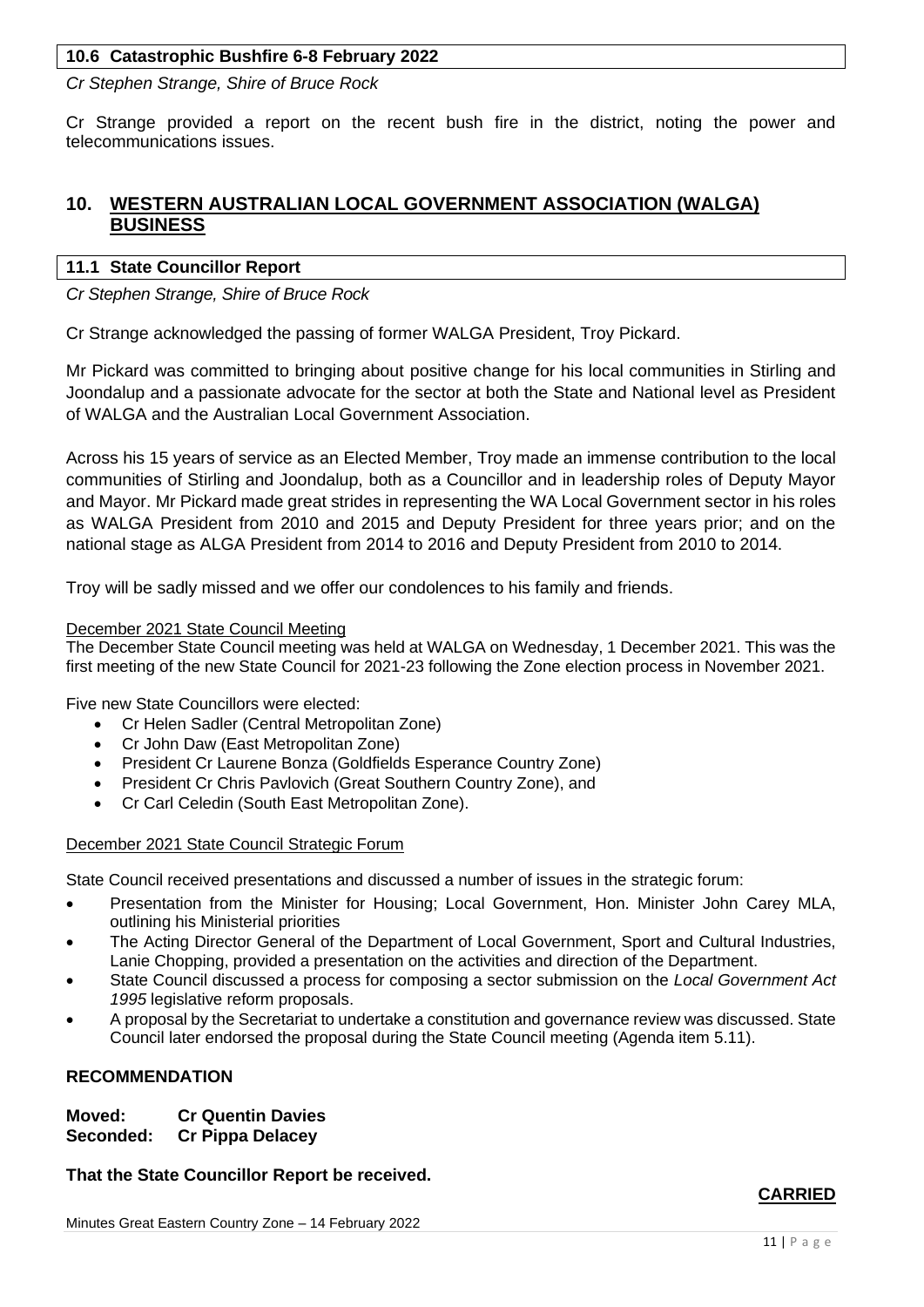# **11.2 WALGA Status Report**

*By Tony Brown, Executive Officer*

# **BACKGROUND**

Presenting the Status Report for February 2022 which contains WALGA's responses to the resolutions of previous Zone Meetings.

# **COMPLETE ZONE STATUS REPORT FEBRUARY 2022**

<span id="page-11-0"></span>

| <b>Zone</b>            | <b>Agenda Item</b>                                                                       | <b>Zone Resolution</b>                                                                                                                                                                                                                                                                                                                                                                                           | <b>WALGA Response</b>                                                                                                                                                                                                                                                                                                                                                                                                                                                                                                                                                                                                                                                                                                                                                   | <b>Update</b> | <b>WALGA Contact</b>                                                                                                                    |
|------------------------|------------------------------------------------------------------------------------------|------------------------------------------------------------------------------------------------------------------------------------------------------------------------------------------------------------------------------------------------------------------------------------------------------------------------------------------------------------------------------------------------------------------|-------------------------------------------------------------------------------------------------------------------------------------------------------------------------------------------------------------------------------------------------------------------------------------------------------------------------------------------------------------------------------------------------------------------------------------------------------------------------------------------------------------------------------------------------------------------------------------------------------------------------------------------------------------------------------------------------------------------------------------------------------------------------|---------------|-----------------------------------------------------------------------------------------------------------------------------------------|
| <b>Great Eastern C</b> | 2018 November 29<br>Zone Agenda Item<br>7.3 Container Deposit<br>Scheme Locations        | That the Great Eastern Country Zone requests that:<br>All Local Governments be guaranteed, as<br>a minimum, one flexible refund point in<br>their area.<br>A flexible access point should be defined<br>as a refund point which, as a minimum, is<br>open 16 hours each two week period,<br>including at least 8 hours at weekends<br>The State Government provide appropriate funding<br>for the refund points. | The Container Deposit Scheme was launched in October 2020. To<br>date the Scheme has delivered over 200 refund points across WA.<br>This will increase to the required 229 by 1 October 2021.<br>WALGA will continue to advocate for, as a minimum, one flexible<br>refund point per Local Government area. WALGA has also raised<br>with Government the definitions of flexible refund points and how this<br>is applied. The former Environment Minister indicated the definitions<br>would be reviewed in May 2021 and WALGA and other stakeholders<br>would be consulted as part of the process.<br>MWAC provided a Submission to the Department of Water and<br>Environmental Regulation regarding this matter and will continue to<br>advocate for these matters. | Ongoing       | <b>Nicole Matthews</b><br>A/Executive Manager,<br><b>Strategy, Policy and</b><br>Planning<br>nmatthews@walga.asn.au<br>9213 2039        |
| <b>Great Eastern C</b> | 2020 February 26<br>Zone Agenda Item<br>7.1 Federal<br>Government Drought<br>Communities | That the Great Eastern Country Zone requests<br>WALGA, in consultation with ALGA, to liaise with the<br>WA State Government Ministers for Water.<br>Agriculture and Environment to provide a coordinated<br>holistic response in respect to the ongoing drying<br>climate issues and access to the Drought<br>Communities Funding Program.                                                                       | <b>State Council Resolution</b><br>That State Council endorse the recommendation from the Great<br>Eastern Country Zone relating to the Federal Government Drought<br>Communities Program.<br>That the Great Eastern Country Zone requests WALGA, in<br>$\bullet$<br>consultation with ALGA, to liaise with the WA State Government<br>Ministers for Water, Agriculture and Environment to provide a<br>coordinated holistic response in respect to the ongoing drying<br>climate issues and access to the Drought Communities Funding<br>Program.                                                                                                                                                                                                                      | Ongoing       | <b>Nicole Matthews</b><br>A/Executive Manager,<br><b>Strategy, Policy and</b><br><b>Planning</b><br>nmatthews@walga.asn.au<br>9213 2039 |

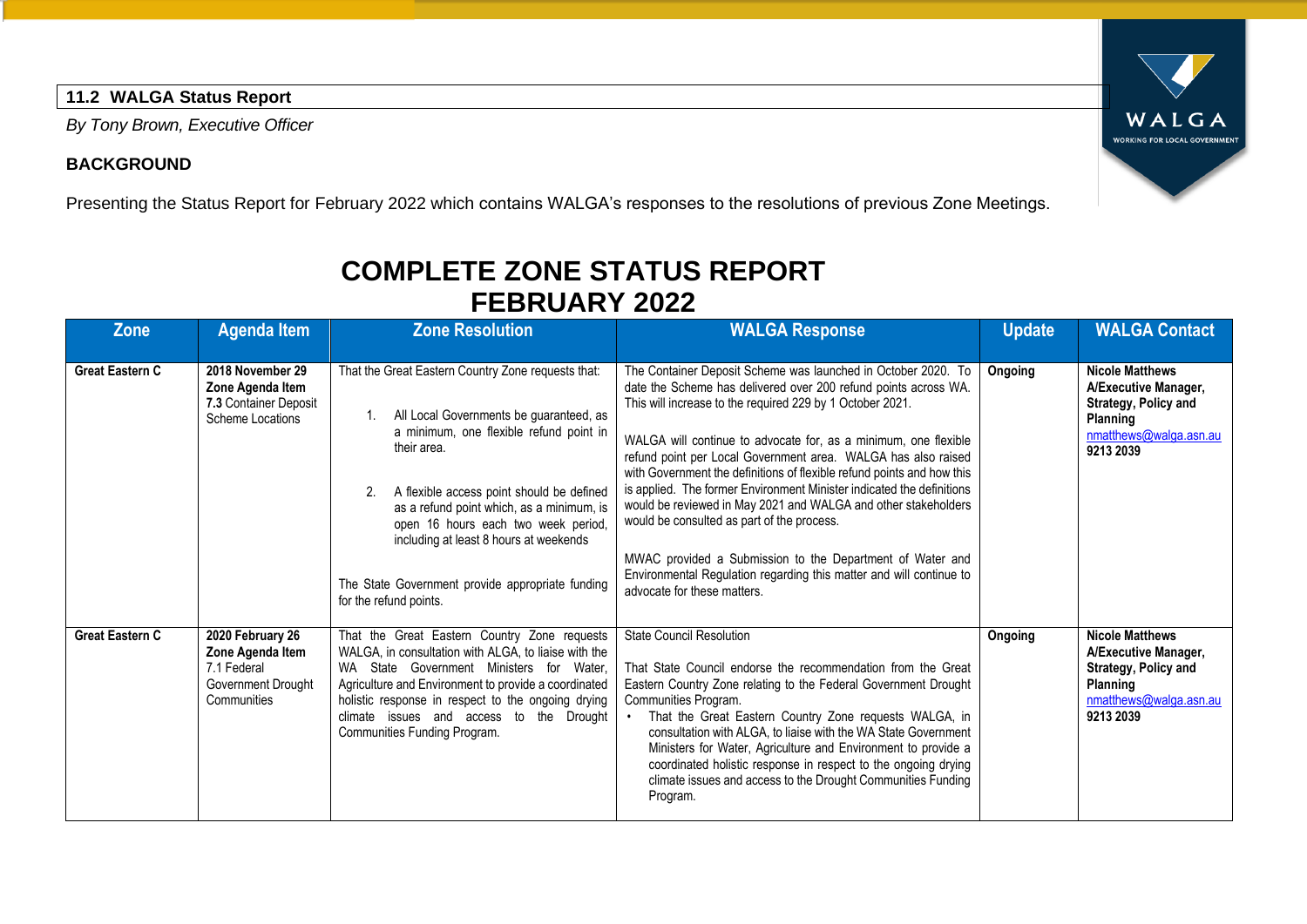| RESOLUTION 37.1/2020                                                    |  |
|-------------------------------------------------------------------------|--|
|                                                                         |  |
|                                                                         |  |
| WALGA has continued its advocacy on drought assistance for              |  |
| Western Australia with representations to the Hon David Littleproud     |  |
| MP, Minister for Agriculture, and Northern Australia; the Hon Alannah   |  |
| MacTiernan MLC, Minister for Regional Development and Food;             |  |
| Hydrogen Industry; and WA Federal Government members, including         |  |
| meetings between the WALGA Deputy President and Senators Dean           |  |
| Smith and Slade Brockman. WALGA also met with Minister                  |  |
| MacTiernan's Chief of Staff on this issue.                              |  |
|                                                                         |  |
| Correspondence from Minister Littleproud received in October 2020       |  |
| indicated that details of the Commonwealth's Regional Drought           |  |
|                                                                         |  |
| Resilience Planning Program were still being worked through with the    |  |
| WA Government, which was yet to commit to co-funding the program.       |  |
| WALGA subsequently sought an assurance that Minister MacTiernan         |  |
| remained committed to 'working with the Minister for Water to ensure    |  |
| WA local government optimally benefit from the Future Drought           |  |
| Fund'.                                                                  |  |
|                                                                         |  |
| On 4 July 2021 it was announced that the WA Government had been         |  |
| allocated \$1.3m of the \$9.85m available under the Regional Drought    |  |
| Resilience Planning Program for 2021-22 to undertake planning for       |  |
| the Northern Midwest, Southern Wheatbelt and Great Southern             |  |
| Inland regions. This work will be led by Regional Development           |  |
| Commissions working with Local Governments and is due for               |  |
|                                                                         |  |
| completion by 30 June 2022.                                             |  |
|                                                                         |  |
| The WA Government's application to the National Water Grid Fund         |  |
| seeking \$3.65 million in Federal funding to support the State's \$3.65 |  |
| million investment to refurbish 70 agricultural area dams in dryland    |  |
| communities was unsuccessful. The Minister for Water has indicated      |  |
| that he is working closely with the Minister MacTiernan, to secure      |  |
| Federal funding for priority WA water projects in WA.                   |  |
|                                                                         |  |
|                                                                         |  |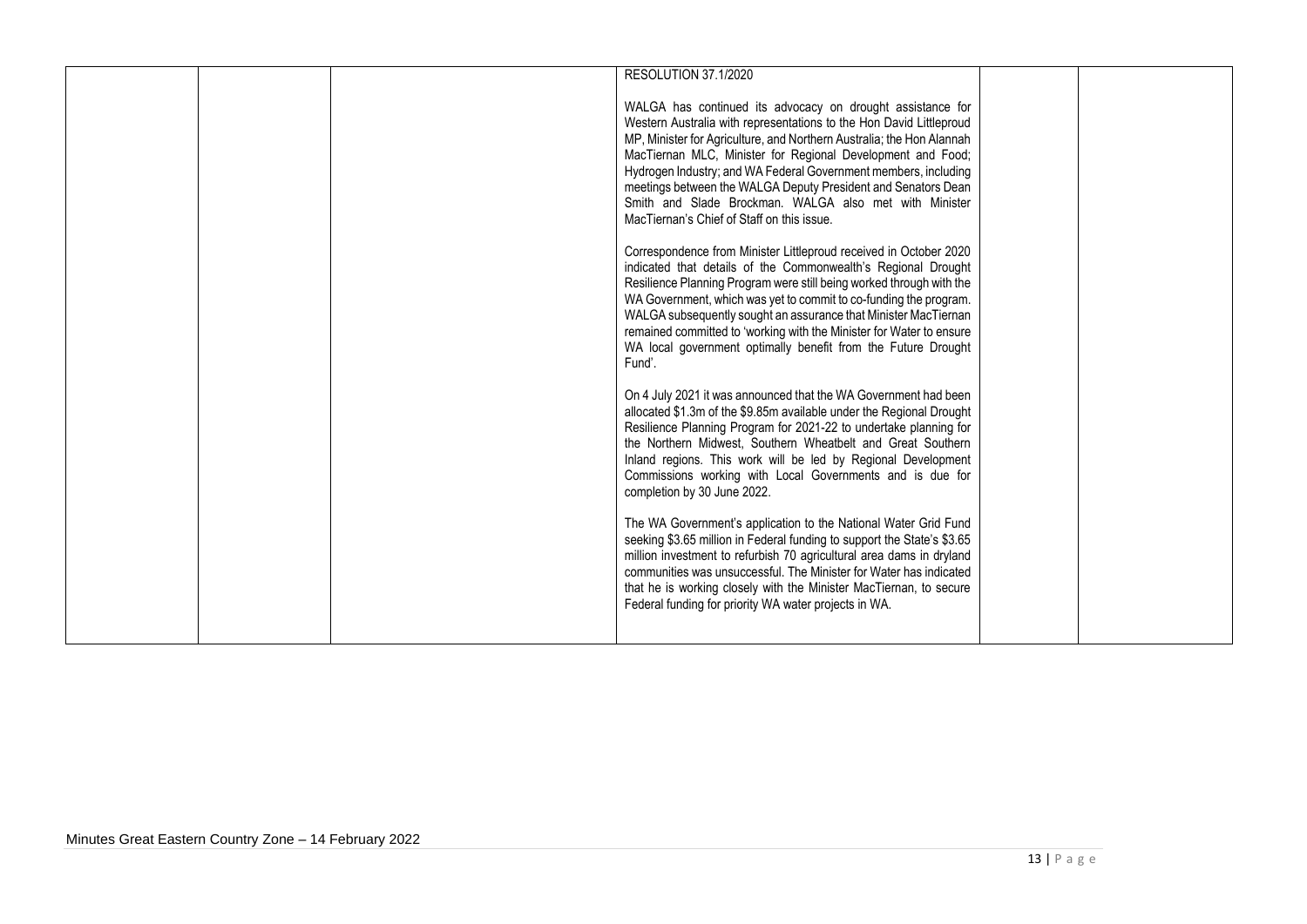### **ZONE COMMENT**

This is an opportunity for Member Councils to consider the response from WALGA in respect to the matters that were submitted at the previous Zone Meeting.

The Zone noted that updated information on Federal Government Drought assistance is required.

#### **RECOMMENDATION**

**Moved: Cr Melanie Brown Seconded: Cr Kellie Mortimore**

**That the Great Eastern Country Zone WALGA February 2022 Status Report be noted.**

**CARRIED**

<span id="page-13-0"></span>**11.3 Review of WALGA State Council Agenda's – Matters for Decision**

#### <span id="page-13-1"></span>**11.3.1 Special State Council Meeting Agenda – 23 February 2022**

The full State Council Agenda can be found via link: [State Council Special Meeting Agenda 23 February](https://walga.asn.au/getattachment/be0cd704-e07c-446f-93be-47b33269e922/State-Council-Special-Meeting-Agenda-23-February-2022.pdf)  [2022](https://walga.asn.au/getattachment/be0cd704-e07c-446f-93be-47b33269e922/State-Council-Special-Meeting-Agenda-23-February-2022.pdf) and attached (Attachment 7)

The Zone is able to provide comment or submit an alternative recommendation that is then presented to the State Council for consideration.

#### **Matters for Decision**

#### **3.1 Local Government Reform Proposal Submission**

- 1. That the recommendations contained in the '*Local Government Reform Proposal Submission*' be endorsed.
- 2. That WALGA: a. seek assurance from the Minister for Local Government that further detail on the proposed reforms will be provided to the sector for comment prior to the formulation of a draft Local Government Act Amendment Bill; and b. seek a formal commitment from the Minister for Local Government that WALGA actively participates in the legislative drafting process necessary to formulate a draft Local Government Act Amendment Bill.

#### Comment

#### **Item 2.2 Standardisation of Crossovers**

The Shire of Kondinin raised the issue that Some townsite areas of our Shire do not have crossovers. This needs to be flexible to allow for areas where crossovers are not present, which would be many areas in regional WA.

#### **RECOMMENDATION**

**Moved: Cr Stephen Strange Seconded: Cr Geoff Waters**

- **1. That the recommendations contained in the '***Local Government Reform Proposal Submission***' be endorsed, subject to;**
	- **a. Item 2.2: Support on the basis that there cannot be a one size fits all State-wide approach to crossovers.**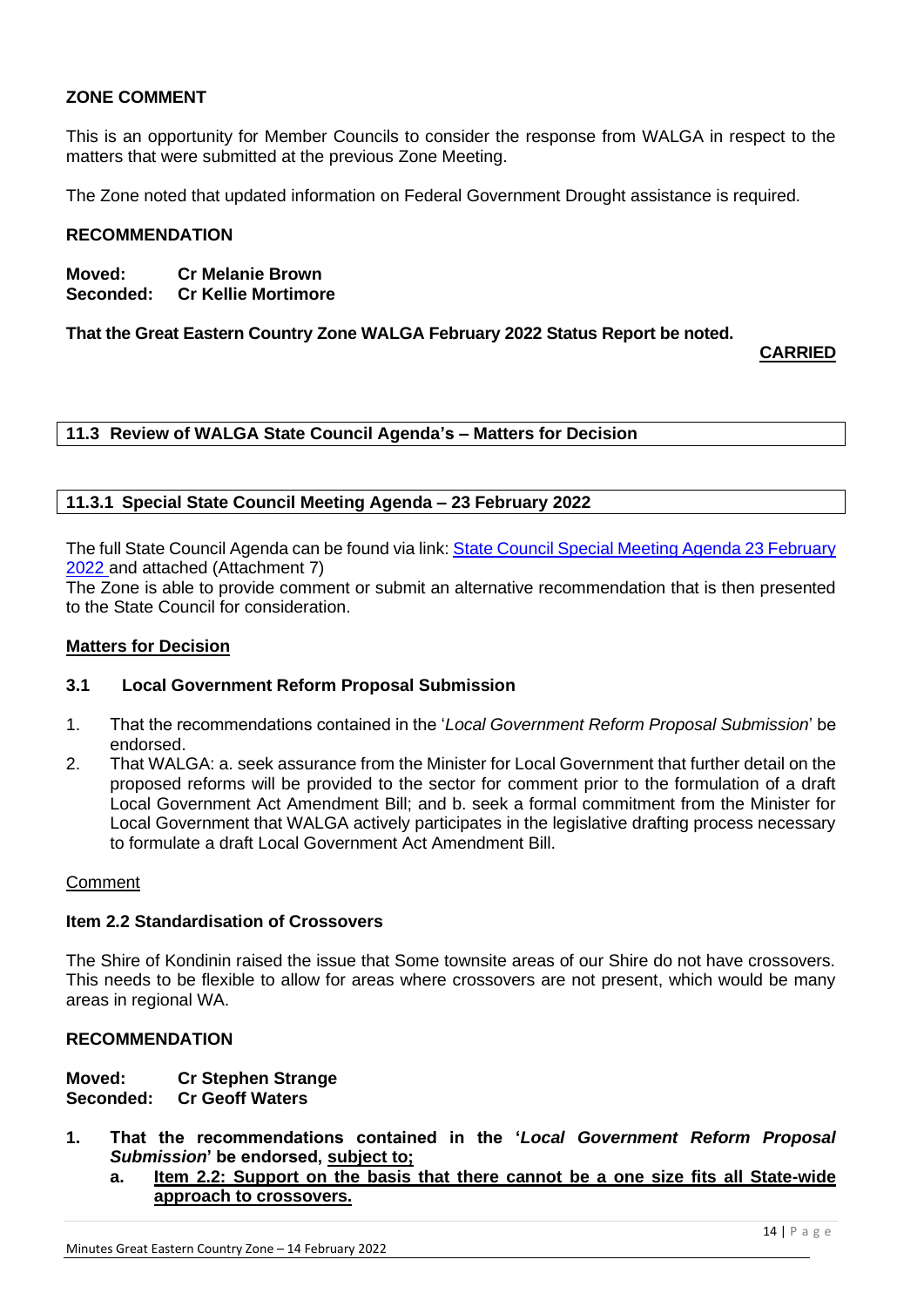#### **2. That WALGA:**

- **a. seek assurance from the Minister for Local Government that further detail on the proposed reforms will be provided to the sector for comment prior to the formulation of a draft Local Government Act Amendment Bill; and**
- **b. seek a formal commitment from the Minister for Local Government that WALGA actively participates in the legislative drafting process necessary to formulate a draft Local Government Act Amendment Bill.**

#### **CARRIED**

#### <span id="page-14-0"></span>**11.3.2 Ordinary State Council Meeting Agenda – 2 March 2022**

The full State Council Agenda can be found via link: [State Council Agenda 2 March 2022](https://walga.asn.au/getattachment/4b194053-8aeb-4e8b-ac6f-608427e73dd2/State-Council-Agenda-2-March-2022.pdf)

The Zone is able to provide comment or submit an alternative recommendation that is then presented to the State Council for consideration.

#### **Matters for Decision**

#### **5.1 Short-Term Accommodation Regulatory Scheme**

That the draft Short-Term Accommodation Regulatory Reform submission be endorsed

#### **Matters for Noting**

- 6.1 COVID-19 Update
- 6.2 2022-23 Federal Budget Submission
- 6.3 Detection of Polyphagous Shot-hole Borer and Implications for Local Government
- 6.4 State Planning Policy 2.9: Planning for Water Submission
- 6.5 Submission to Salaries and Allowances Tribunal Local Government Remuneration Inquiry

#### **RECOMMENDATION**

**Moved: Cr Quentin Davies**

**Seconded: Cr Bryan Close**

#### **That the Great Eastern Country Zone**

- **1. Supports Matters for Decision, item 5.1 as listed above in the March 2022 State Council Agenda; and**
- **2. Notes all Matters for Noting and Organisational Reports as listed in the March 2022 State Council Agenda.**

**CARRIED**

#### <span id="page-14-1"></span>**11.4 WALGA President's Report**

The WALGA President's Report is provided (Attachment 8)

#### **RECOMMENDATION**

**Moved: Cr Mark McKenzie Seconded: Cr Pippa Delacey**

#### <span id="page-14-2"></span>**That the Great Eastern Country Zone notes the WALGA President's Report**

#### **CARRIED**